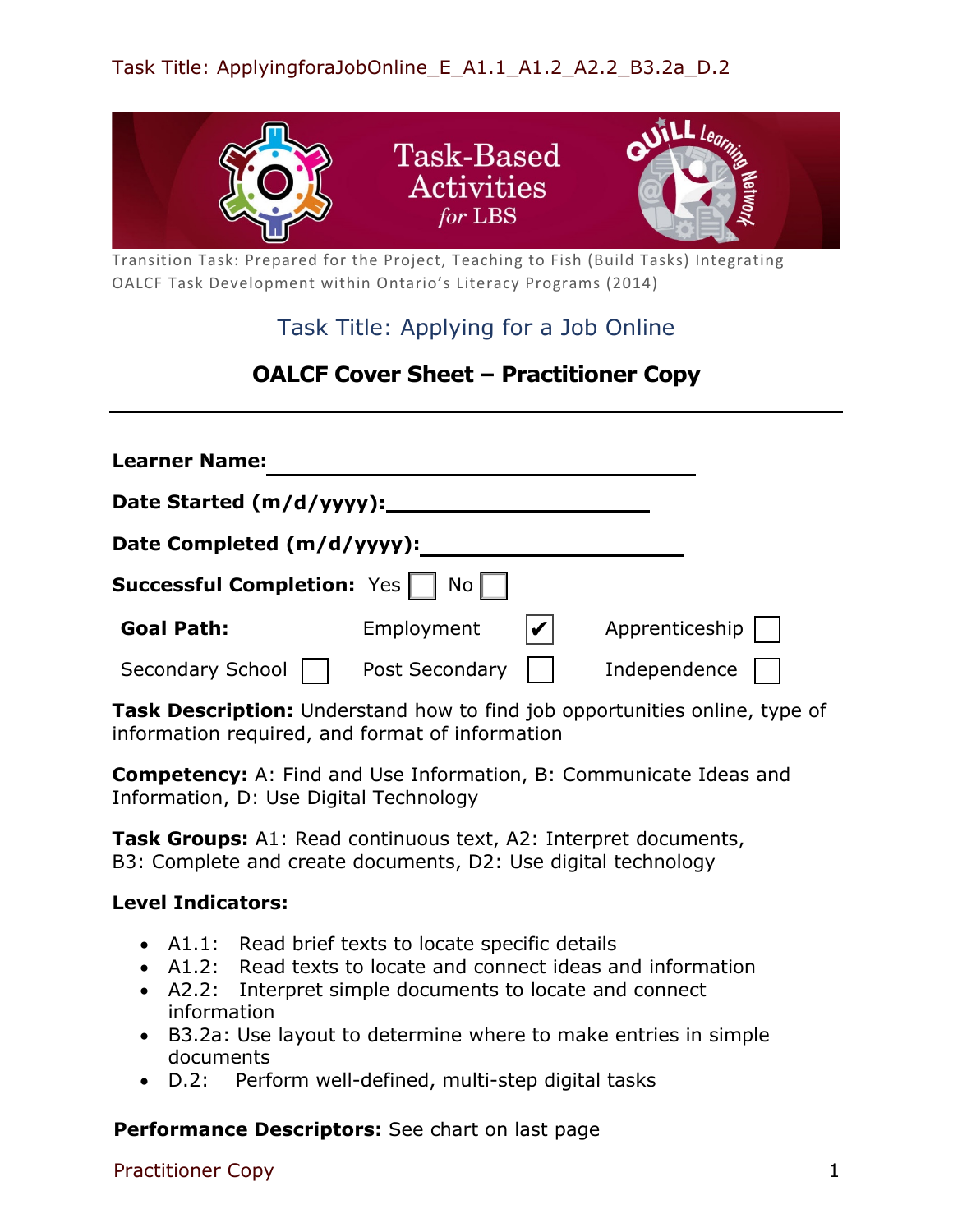#### **Materials Required:**

- Pen and paper (optional)
- Computer with Internet access

### **Learner Information**:

When applying for a job online, companies have different terminology and requirements. One requirement may include creating a user account, another may be that a company will not accept attachments and you will have to type in your resume. Read the document Applying Online.

# **Applying Online**

Many companies now post open positions online. You can search out the position you want as well as the location. Once you determine the position and location you will select the job and it will give a description of the duties and skills you will require. If you are satisfied this is what you want to do there will be a button that usually says Apply Now for you to continue.

To begin your search of companies online you may do a couple of things.

Search out the company using only the name of the company, if you select only the company name you will have to search the company website for career or employment opportunities:



Or you can add the word jobs or careers to limit your search; this will take you directly to the career or employment opportunities page:

| G<br>$\Box$        | Home Depot jobs - Google Searc X +                                                              |                              |
|--------------------|-------------------------------------------------------------------------------------------------|------------------------------|
| G<br>$\rightarrow$ | Ĥ<br>https://www.google.ca/search?q=Home+Depot+jobs&sxsrf=ALeKk013RU5UD8vde9xn5LAQpSqsG-ZWKQ%3A |                              |
| Google             | Home Depot jobs                                                                                 | $\times$ $\downarrow$ $\sim$ |
|                    | O Shopping<br>V Maps<br>$\Box$ Images<br>$Q$ All<br><b>国</b> News<br>: More                     | Settings<br>Tools            |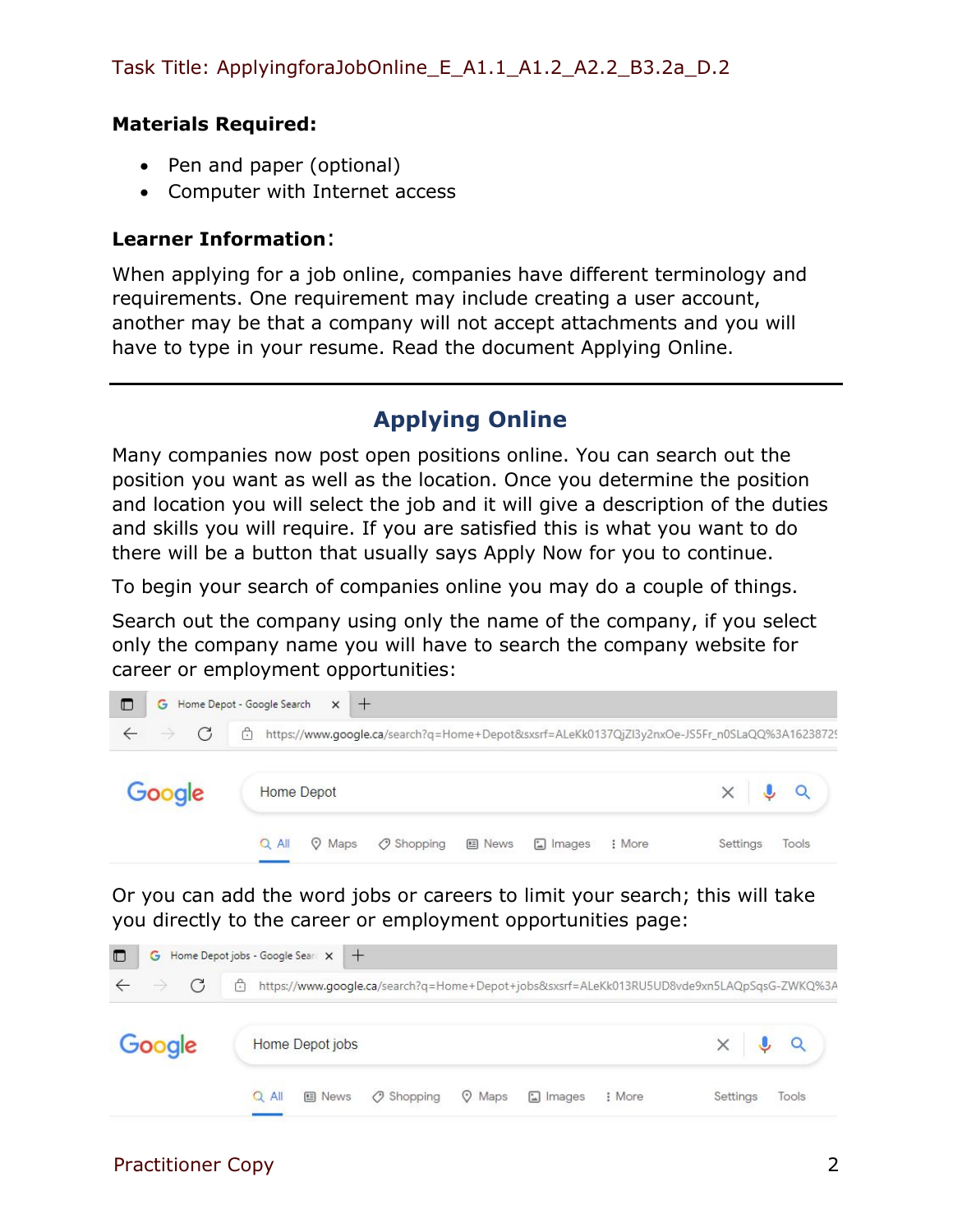# Task Title: ApplyingforaJobOnline\_E\_A1.1\_A1.2\_A2.2\_B3.2a\_D.2

Select the link for jobs or careers for that company. Since you narrowed your search to only websites related to jobs for Home Depot they have come to the top of the search. As you can see there are several choices for Home Depot jobs. Select the one you think is appropriate:



Jobs 1 - 20 of 46 - Home Depot jobs near Stratford, ontario · HVAC Technician · Customer

Once you select search jobs, many positions may pop up. In many cases when you choose a position, a job description will open. The next window to open will ask you to create a user account. Most employers ask you to create a user so that you can customize your job searching tools for the site. In some cases employers may email you job opportunities that are suited to you in the future based on the information in your user account.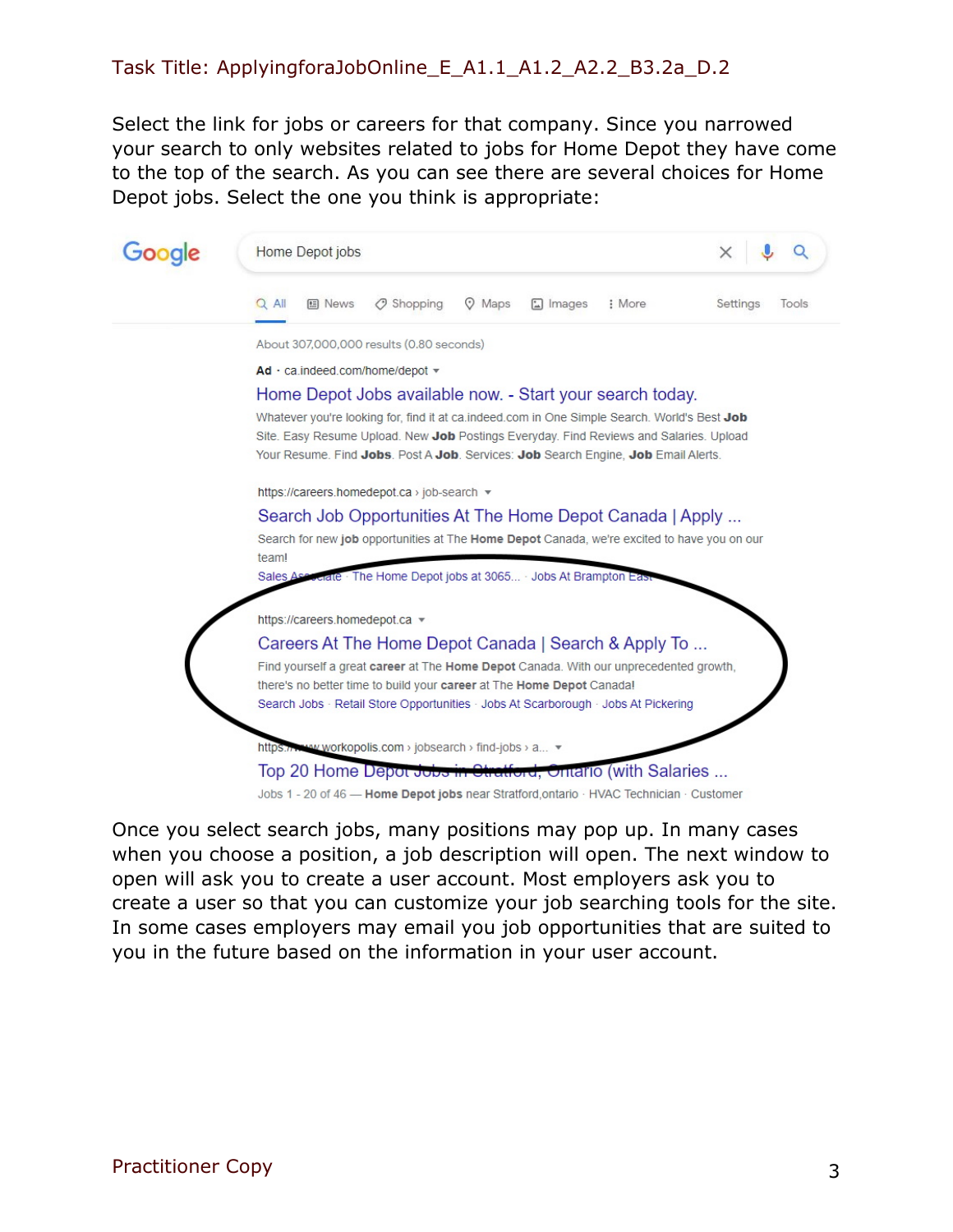Let's walk through the process of applying online.

# Create a User Account

| User Name:                        | Job Seeker                             |
|-----------------------------------|----------------------------------------|
| Password:                         | Unique numbers and letters             |
| Re-enter password:                | Unique numbers and letters             |
| Select a security question:       | What was the first school you attended |
| Answer to your security question: | Grade school - use the name            |

# User Profile

This profile will present information to a company in a set format. This format has the information organized in such a way that it is easy to review for appropriate candidates for the job.

## **Edit Your Profile**

- Contact Name
- Address
- Phone Number
- Email
- Name your CV/Resume

## **Work Experience**

- Position/Job Title
- Organization Name
- Responsibilities
- Skills
- Start Year
- End Year
- Most Recent

## **Education**

- University or Educational Institution
- Subject or area of study
- Qualification
- Grad Year
- Most Recent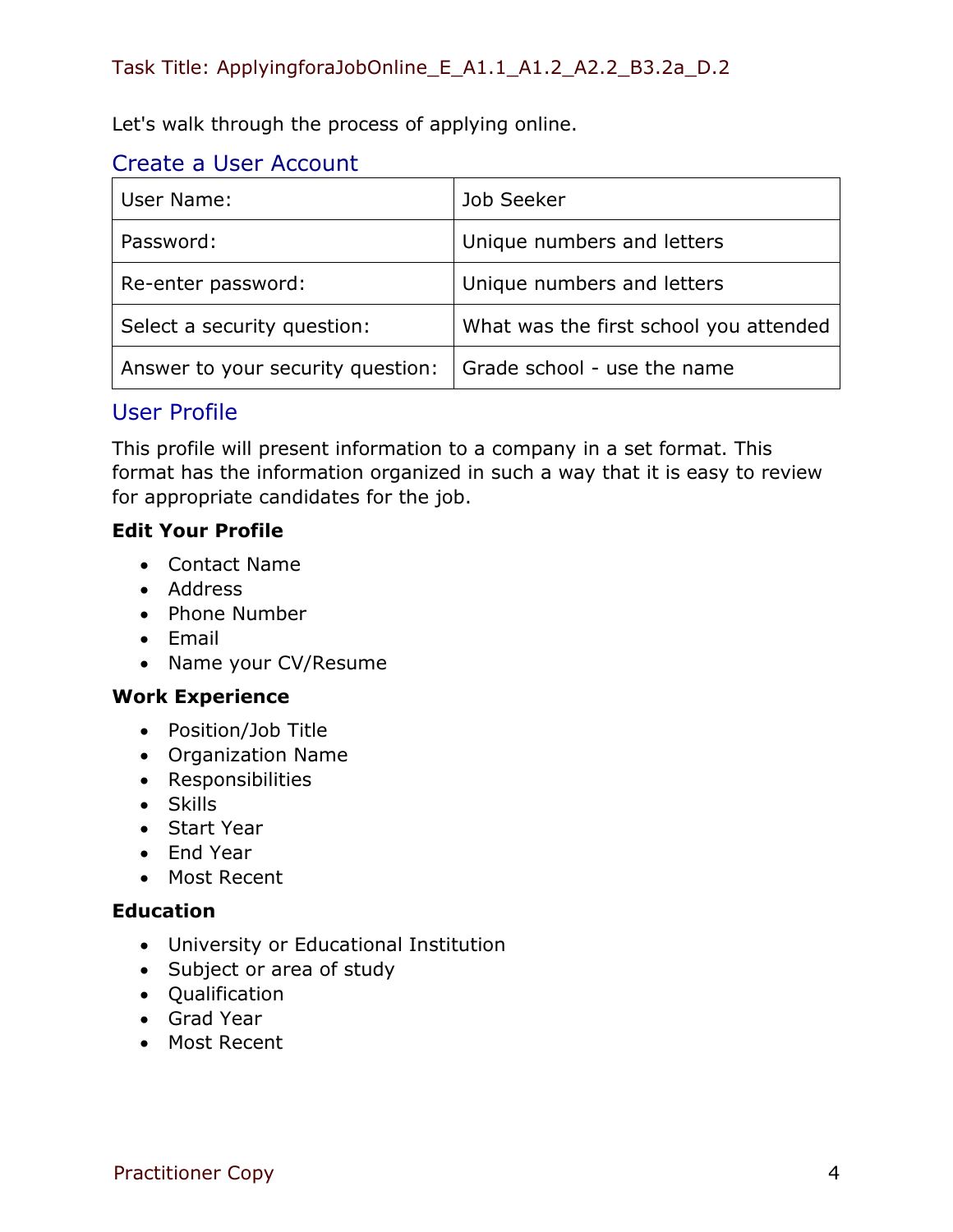## Task Title: ApplyingforaJobOnline\_E\_A1.1\_A1.2\_A2.2\_B3.2a\_D.2

# Attaching a Resume or Cover Letter

You can attach a file but it must have an acceptable extension. An extension is the identification letters at the end of the document name. For example: jobsearch.docx, the .docx is the extension. Each company will indicate which type of file it will accept, usually by indicating the acceptable extensions.

# Enter your information

In some cases employers will not accept attachments and will require you to enter the information into a set format. This will require you typing in everything from your cover letter to your resume.

#### **Work Sheet**

Complete the following tasks.

#### **Task 1: How would you limit your search to job opportunities only?**

Answer:

#### **Task 2: Why do companies ask you to create a user account?**

Answer:

### **Task 3: If a company will not accept attachments, what might they expect you to do?**

Answer: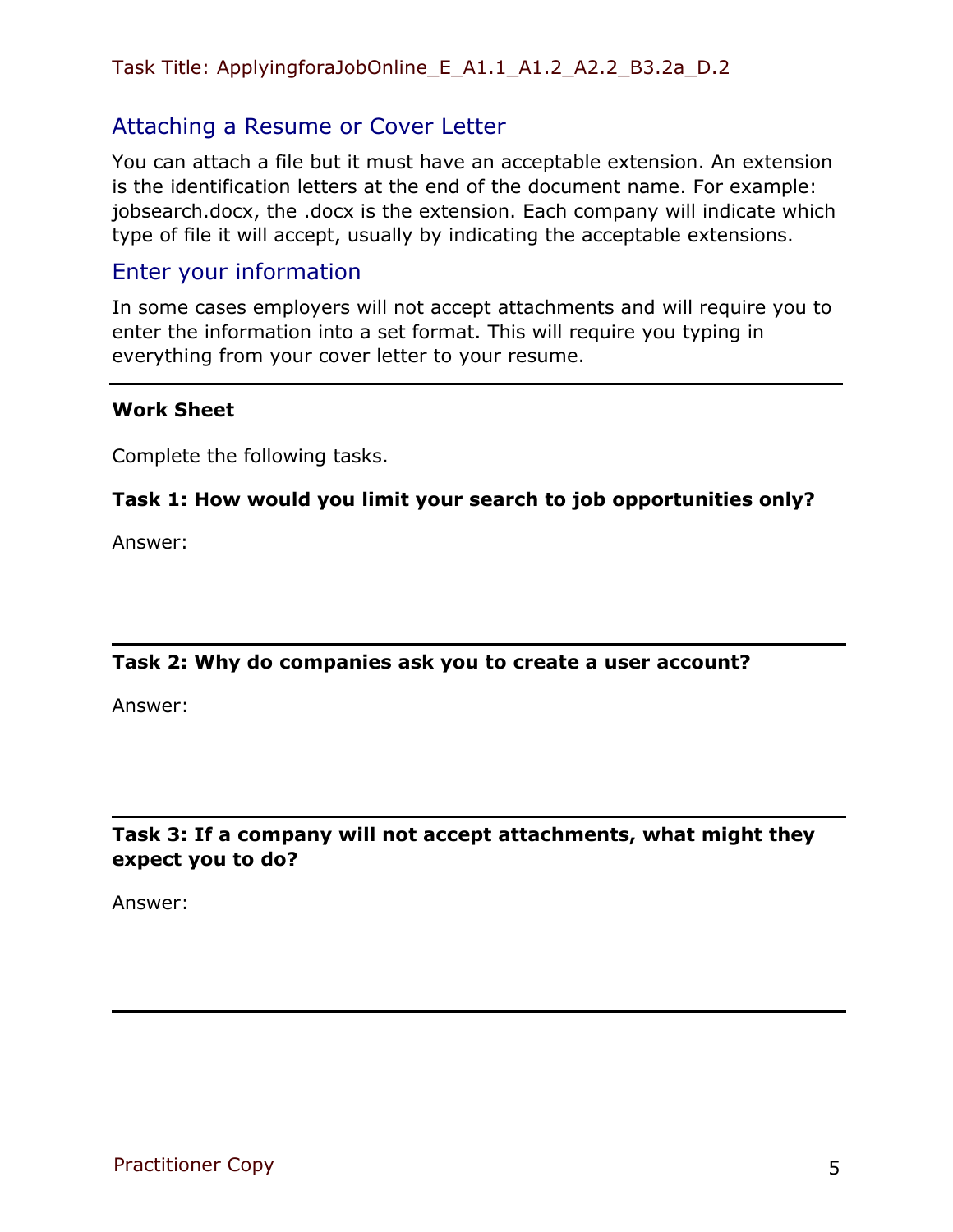# **Task 4: List the main categories of information that a company will ask for when creating your User Profile.**

Answer:

**Task 5: Enter this information into a chart like the below, starting with the most recent job:**

- **GE Canada, machine operator, met deadlines, operated various production equipment, June 1999, January 2010**
- **Quaker Oats, custodian, responsible for maintaining Good Housekeeping practices, March 1995, November 1998**
- **Sears, sales, responsible for cash transactions, customer service, part time, June 1994, March 1995**

Answer:

| <b>Job Title</b> | <b>Company</b> | <b>Skills</b> | <b>Start</b><br><b>Date</b> | <b>End</b><br><b>Date</b> |
|------------------|----------------|---------------|-----------------------------|---------------------------|
|                  |                |               |                             |                           |
|                  |                |               |                             |                           |
|                  |                |               |                             |                           |
|                  |                |               |                             |                           |
|                  |                |               |                             |                           |
|                  |                |               |                             |                           |

**Task 6: Use the internet to locate the job opportunities for Walmart and Home Depot. List two jobs you would be interested in.** 

Answer: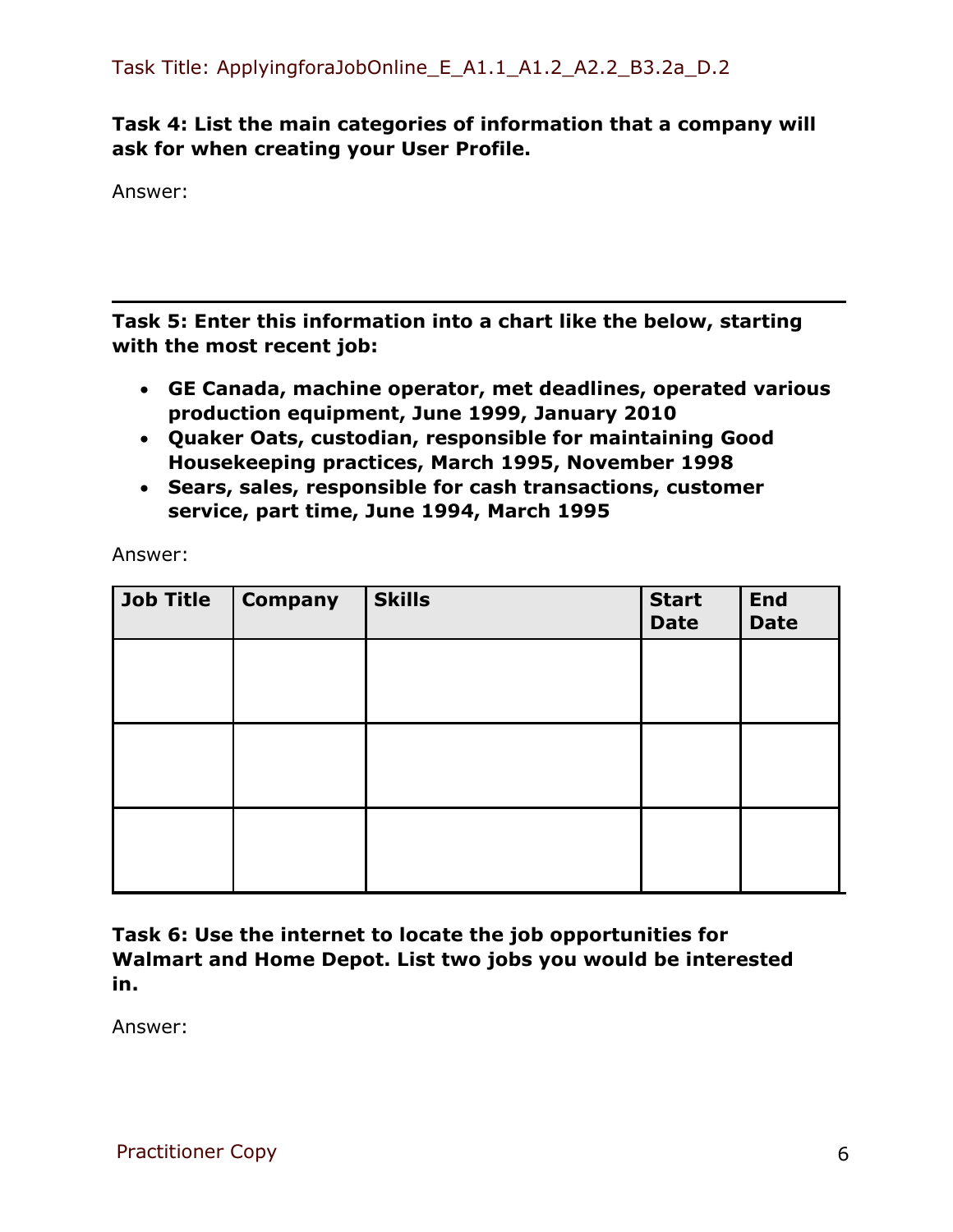# Answers

#### **Task 1 Answer:**

• Use the key words jobs, employment, or careers along with the company name.

#### **Task 2 Answer:**

• So that you can customize your job searching tools, or the company can email you with jobs that are suited to you.

### **Task 3 Answer:**

• You will have to type it in.

#### **Task 4 Answer:**

• Edit your profile, Work experience, Education

#### **Task 5 Answer:**

| <b>Job Title</b>    | <b>Company</b>   | <b>Skills</b>                                                 | <b>Start</b><br><b>Date</b> | <b>End Date</b>  |
|---------------------|------------------|---------------------------------------------------------------|-----------------------------|------------------|
| Machine<br>Operator | <b>GE Canada</b> | Met deadlines, operated<br>various production<br>equipment    | June<br>1999                | January<br>2010  |
| Custodian           | Quaker<br>Oats   | Responsible for<br>maintaining Good<br>Housekeeping practices | March<br>1995               | November<br>1998 |
| <b>Sales</b>        | <b>Sears</b>     | Responsible for cash<br>transactions, Customer<br>Service     | June<br>1994                | March<br>1995    |

## **Task 6 Answer:**

• These answers will vary, but may include Sales Associate, Manager, and Night crews.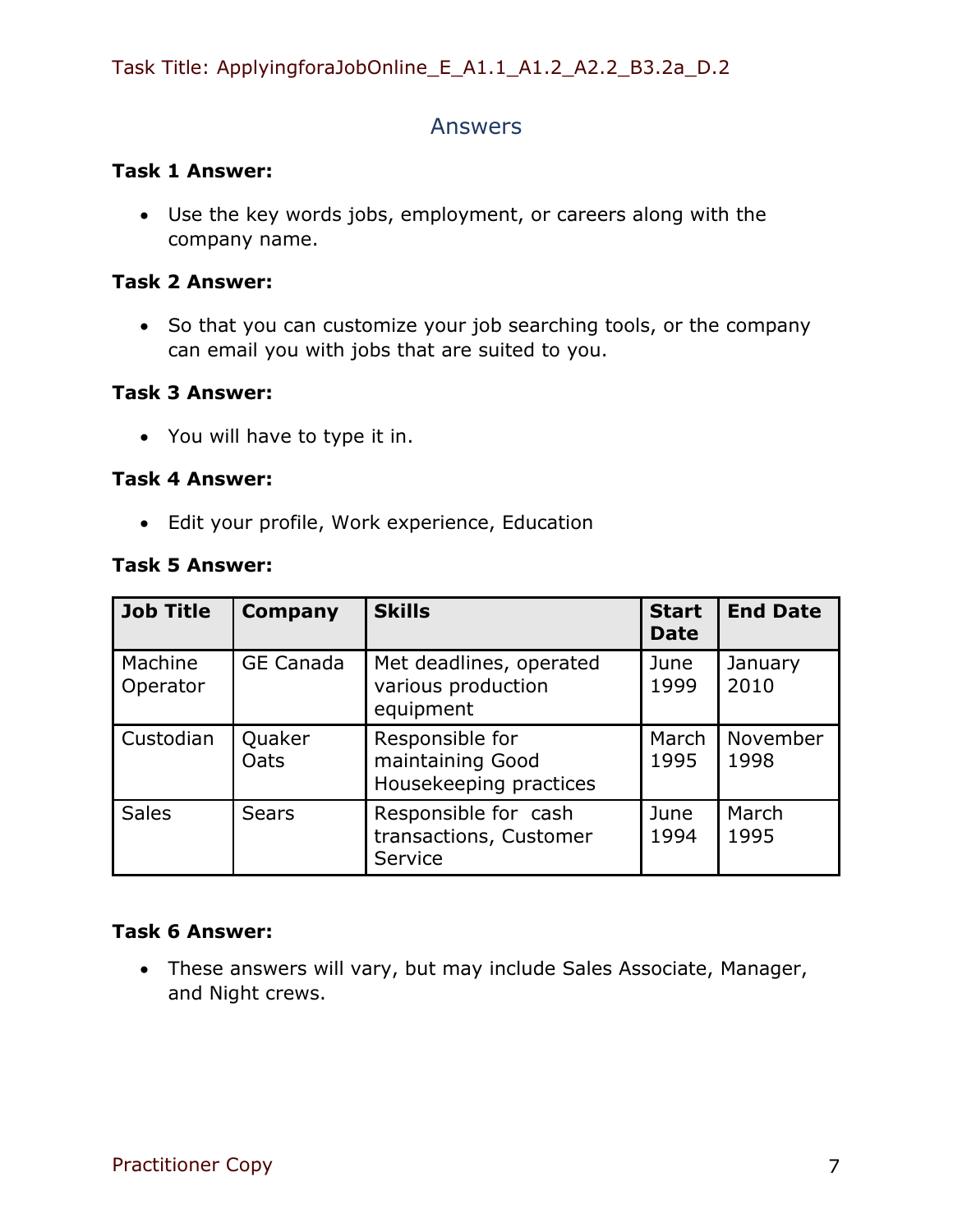| <b>Levels</b> | <b>Performance</b><br><b>Descriptors</b>                                        | <b>Needs</b><br><b>Work</b> | en ommance Desemptors<br><b>Completes</b><br>task with<br>support from<br>practitioner | <b>Completes</b><br>task<br>independently |
|---------------|---------------------------------------------------------------------------------|-----------------------------|----------------------------------------------------------------------------------------|-------------------------------------------|
| A1.1          | Reads short texts<br>to locate a single<br>piece of<br>information              |                             |                                                                                        |                                           |
| A1.1          | Decodes words and<br>makes meaning of<br>sentences in a<br>single text          |                             |                                                                                        |                                           |
| A1.1          | Follows the<br>sequence of events<br>in straight forward<br>chronological texts |                             |                                                                                        |                                           |
| A1.1          | Follows simple,<br>straightforward<br>instructional texts                       |                             |                                                                                        |                                           |
| A1.2          | Scans text to<br>locate information                                             |                             |                                                                                        |                                           |
| A1.2          | Locates multiple<br>pieces of<br>information in<br>simple texts                 |                             |                                                                                        |                                           |
| A1.2          | Makes low-level<br>inferences                                                   |                             |                                                                                        |                                           |
| A2.2          | Performs limited<br>searches using one<br>or two search<br>criteria             |                             |                                                                                        |                                           |
| A2.2          | <b>Extracts</b><br>information from<br>tables and forms                         |                             |                                                                                        |                                           |

# Performance Descriptors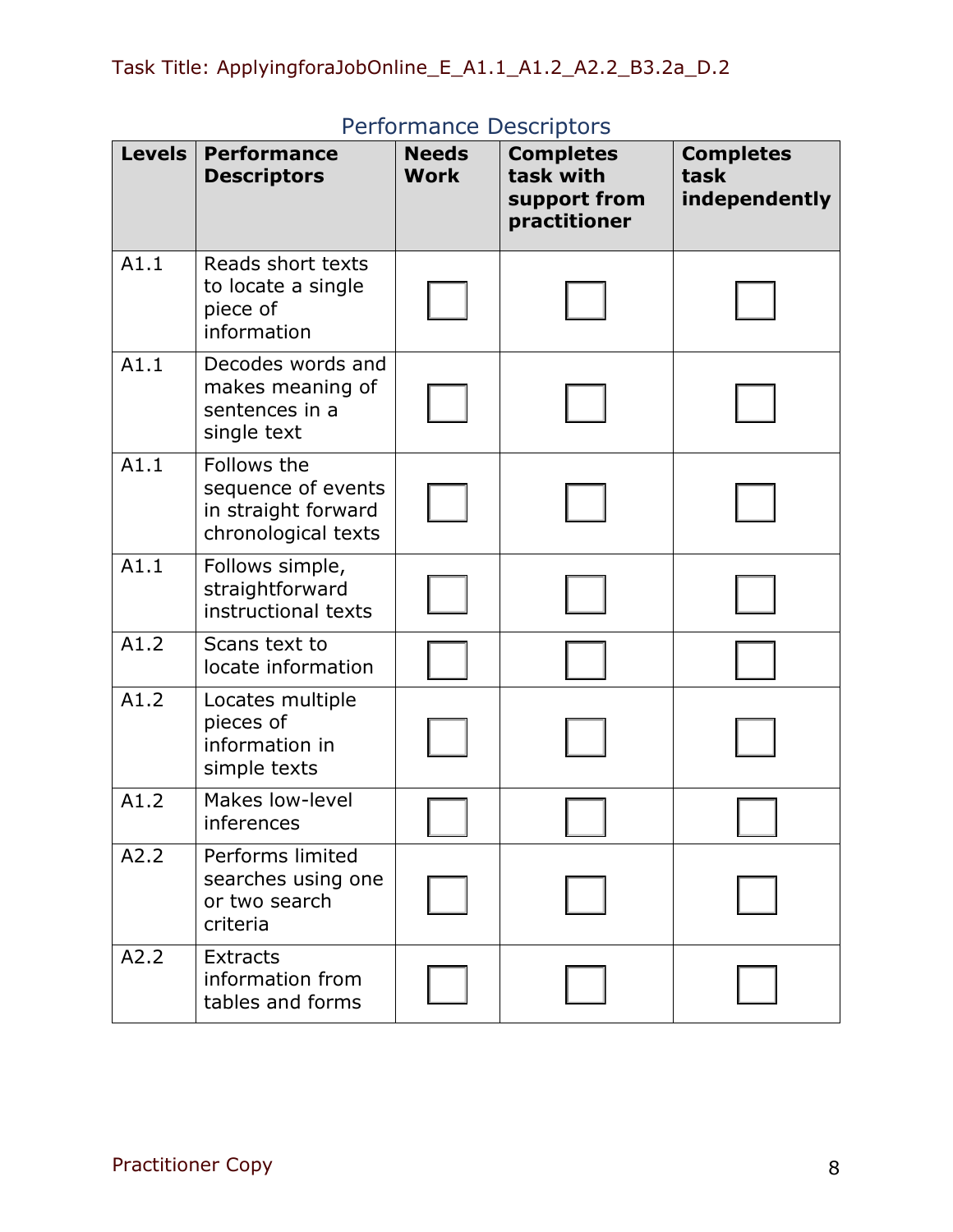| <b>Levels</b> | <b>Performance</b><br><b>Descriptors</b>                                                                                      | <b>Needs</b><br><b>Work</b> | <b>Completes</b><br>task with<br>support from<br>practitioner | <b>Completes</b><br>task<br>independently |
|---------------|-------------------------------------------------------------------------------------------------------------------------------|-----------------------------|---------------------------------------------------------------|-------------------------------------------|
| A2.2          | Locates information<br>in simple graphs<br>and maps                                                                           |                             |                                                               |                                           |
| A2.2          | Uses layout to<br>locate information                                                                                          |                             |                                                               |                                           |
| A2.2          | <b>Makes connections</b><br>between parts of<br>documents                                                                     |                             |                                                               |                                           |
| A2.2          | Makes low-level<br>inferences                                                                                                 |                             |                                                               |                                           |
| A2.2          | Begins to identify<br>sources and<br>evaluate<br>information                                                                  |                             |                                                               |                                           |
| <b>B3.2a</b>  | Uses layout to<br>determine where to<br>make entries                                                                          |                             |                                                               |                                           |
| <b>B3.2a</b>  | Begins to make<br>some inferences to<br>decide what<br>information is<br>needed, where and<br>how to enter the<br>information |                             |                                                               |                                           |
| <b>B3.2a</b>  | Makes entries using<br>a limited range of<br>vocabulary                                                                       |                             |                                                               |                                           |
| <b>B3.2a</b>  | Follows instructions<br>on documents                                                                                          |                             |                                                               |                                           |
| D.2           | Selects and follows<br>appropriate steps<br>to complete tasks                                                                 |                             |                                                               |                                           |